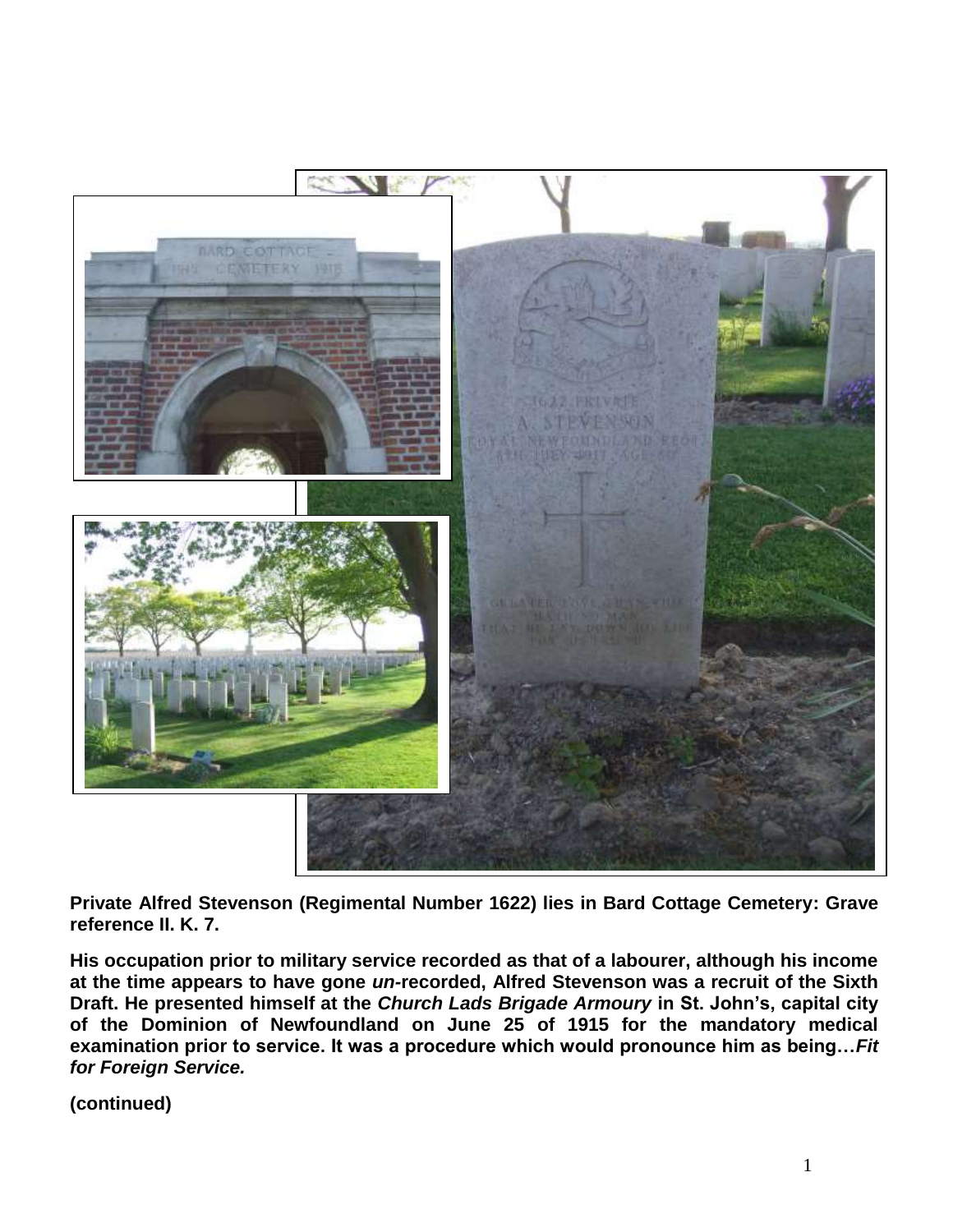**A solitary day later, on June 26, Alfred Stevenson returned to the** *CLB Armoury* **on Harvey Road, on this second occasion now to enlist. He was thereupon engaged at the daily private soldier's rate of a single dollar which was to be supplemented by a ten-cent per diem Field Allowance.**

**There was now to be an interlude of sixteen days before he would undertake the final formality of his enlistment: attestation\*. July 12 was the day on which he swore an oath of allegiance to the reigning monarch, George V. It was at that moment that Alfred Stevenson became…***a soldier of the King***.**

*\*Another source has him attesting on the day of his enlistment.*

**A further and more lengthy waiting-period was now in store for the recruits of this draft, designated as 'G' Company, before it was to depart from Newfoundland for…***overseas service***.** 

**Private Stevenson, Regimental Number 1622, was not to be again called upon until October 27, after a period of fifteen weeks and two days. Where he was to spend this time appears not to have been recorded although he possibly returned temporarily to his job and almost certainly was to spend at least some of that time at his home on McNeilly Street in the capital city – but, of course, this is only speculation.**

**On the above-mentioned date of October 27, 'G' Company left St. John's by train to traverse the island to Port aux Basques, the other passengers on board reportedly having included several naval reservists and also some German prisoners-of-war. The contingent then traversed the Gulf of St. Lawrence by ferry – reportedly the** *Kyle* **- and afterwards proceeded again by train from North Sydney as far as Québec City.**

**There the Newfoundlanders joined His Majesty's Transport** *Corsican* **for the trans-Atlantic voyage to the English southcoast naval establishment of Devonport where they arrived on November 9. The vessel had departed Montreal on October 30 with Canadian troops on board before stopping at Québec: the 55th Canadian Infantry Battalion and the Second Draft of the (1st?) Divisional Signals Company.**

**(Right adjacent:** *The image of Corsican is from the Old Ship Picture Galleries web-site. Launched in 1907 for the Allan Line, one of the largest private shipping companies of the time, she spent much of her early career chartered to the Canadian Pacific Line which in 1917 was to purchase the entire Allan Line business. She was employed as a troop-ship during much of the Great War which she survived – only to be wrecked near Cape Race on May 21, 1923***.)**

**(Right:** *The once-busy Royal Navy facility and harbour of Devonport almost a century after the Great War* **– photograph from 2012(?))**



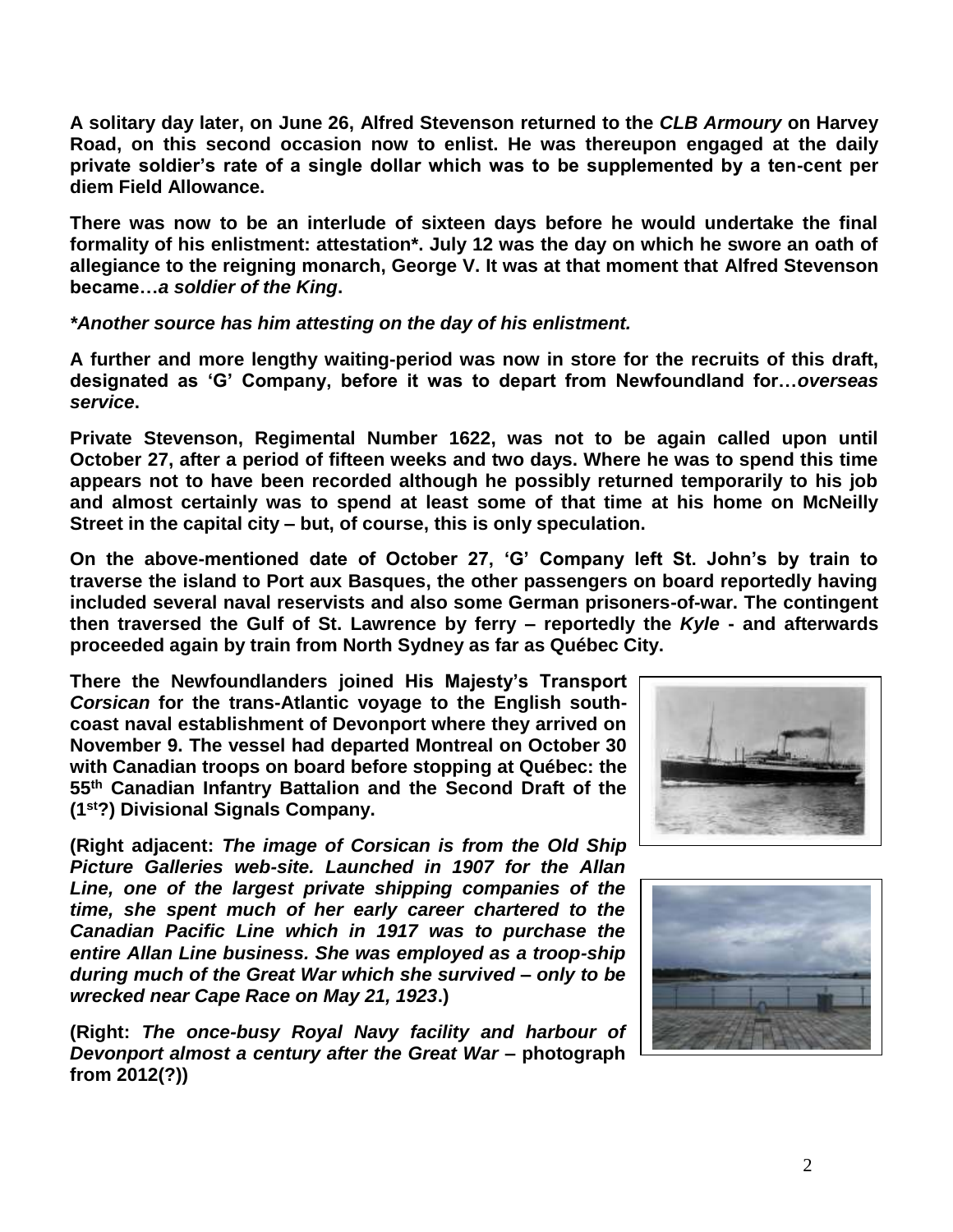**By the morning of November 10, Private Stevenson's 'G' Company had again travelled by train, to Scotland where it had been billeted in huts in a military camp at Gailes, not far removed from the evolving Newfoundland Regimental Depot at Ayr where accommodation for the new arrivals was as yet not available.**

**\* \* \* \* \***

**More than a year prior to that November 10 of 1915, in the late summer and early autumn of 1914, the newly-formed Newfoundland Regiment's first recruits had undergone a period of training of five weeks on the shores of** *Quidi Vidi Lake* **in the east end of St. John's and elsewhere in the city, and were formed into 'A' and 'B' Companies.** 



**During that same period the various authorities had also been preparing for the Regiment's transfer overseas.**

**(Right above:** *The image of 'Florizel' at anchor in the harbour at St. John's is by courtesy of Admiralty House Museum***.)**

**This first Newfoundland contingent was to embark on October 3, in some cases only days after a recruit's enlistment and/ or attestation. To become known to history as the** *First Five Hundred* **and also as the** *Blue Puttees***, on that day they had boarded the Bowring Brothers' vessel** *Florizel* **awaiting in St. John's Harbour.**

**The ship had sailed for the United Kingdom on the morrow, October 4, 1914, to its rendezvous with the convoy carrying the 1st Canadian Division overseas, off the south coast of the Island.** 

**(Right below:** *Fort George, constructed in the latter half of the eighteenth century, still serves the British Army to this day***. – photograph from 2011)**

**Once having disembarked\* in the United Kingdom this first Newfoundland contingent was to train in three venues during the late autumn of 1914 and then the winter of 1914-1915: firstly in southern England on the** *Salisbury Plain***; then in Scotland at** *Fort George* **– on the** *Moray Firth* **close to Inverness; and lastly at** *Edinburgh Castle* **– where it was to provide the first garrison from outside the British Isles.** 



*\*It was to do so at Devonport through which 'G' Company would pass eleven months later.*

**Only days after 'A' and 'B' Companies had taken up their posting there, on February 16 of 1915, 'C' Company – the first re-enforcements for the original contingent - would arrive directly – through Liverpool of course - from Newfoundland. On the final day of the month of March it had been the turn of 'D' Company to arrive – they via Halifax as well as Liverpool – to report…***to duty***…at Edinburgh, and then 'E' Company five weeks less a day later again, on May 4\*.**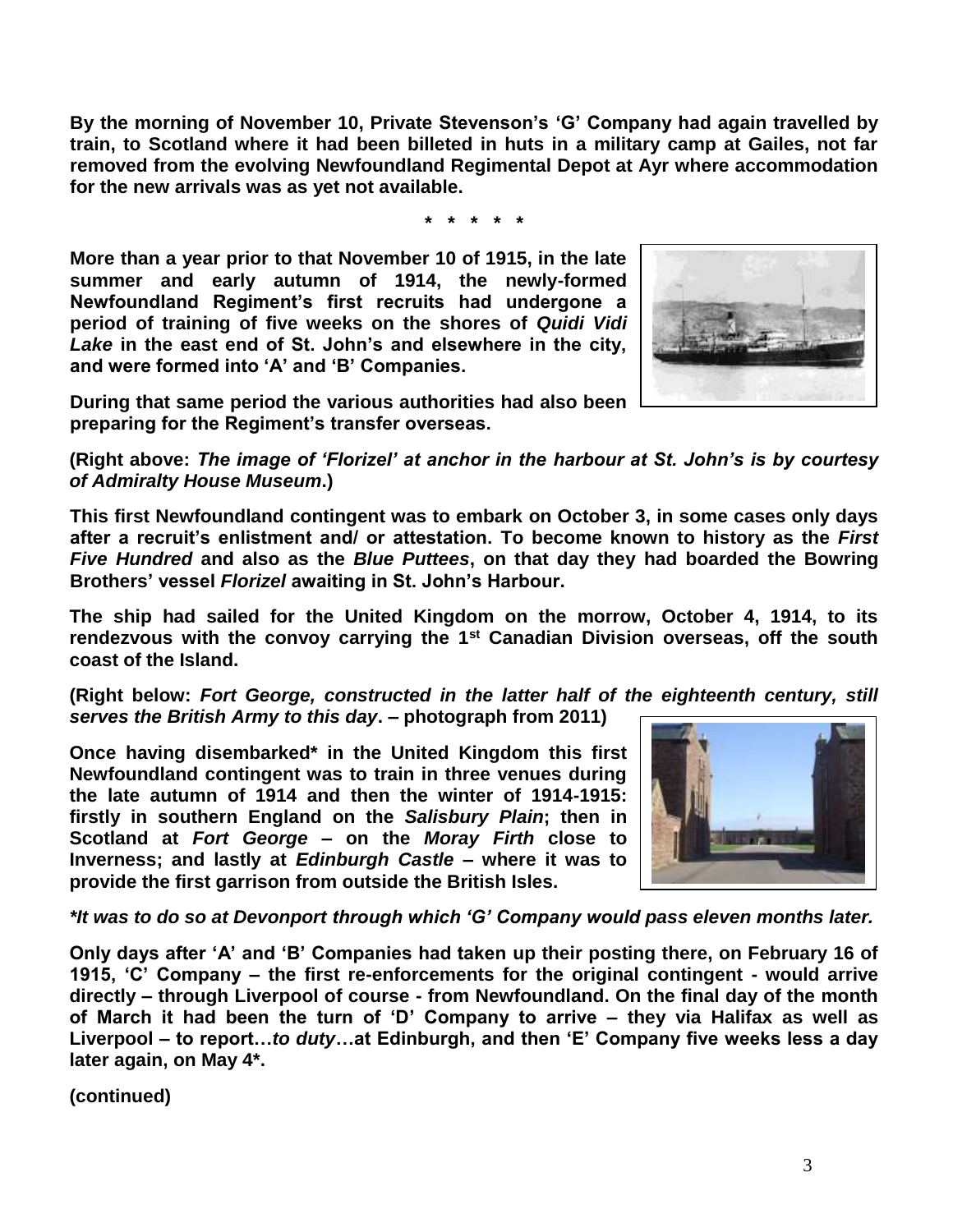*\*These five Companies, while a contingent of the Newfoundland Regiment, was not yet a battalion and would not be so for a further five months – as will be seen below.*

**(Right below:** *The venerable bastion of Edinburgh Castle dominates the Scottish capital from its hill in the centre of the city***. – photograph from 2011)**

**Seven days after the arrival of 'E' Company in the Scottish capital, on May 11 the entire Newfoundland contingent had been ordered elsewhere. On that day, seven weeks into spring – although in Scotland there was apparently still snow - the unit had been dispatched to** *Stobs Camp***, all under canvas and south-eastwards of Edinburgh, close to the town of Hawick.**

**(Right:** *The Newfoundland Regiment marches past on the training ground at Stobs Camp and is presented with its Colours on June 10, 1915.* **– by courtesy of Reverend Wilson Tibbo and of Mrs. Lillian Tibbo)**

**Two months less a day later, on July 10, 'F' Company would march into** *Stobs Camp***.** 

**This had been an important moment: the Company's arrival was to bring the Newfoundland Regiment's numbers up to some fifteen hundred, establishment strength\* of a battalion which could be posted on…***active service***.**

**\****A number sufficient to furnish four 'fighting' companies, two re-enforcement companies and a headquarters staff.*

**(Right:** *The men of the Regiment await their new Lee-Enfield rifles***. – original photograph from the** *Provincial Archives***)**

**From** *Stobs Camp***, some three weeks after the arrival of 'F' Company, in early August 'A', 'B', 'C' and 'D', the four senior Companies, having now become the 1st Battalion of the Newfoundland Regiment, had been transferred to** *Aldershot Camp* **in southern England. There they were to undergo final preparations – and a royal inspection – before the Battalion's departure to the Middle East and to the fighting on the**  *Gallipoli Peninsula***.**

**(Right:** *George V, by the Grace of God, of the United Kingdom of Great Britain and Ireland and of the British Dominions beyond the Seas, King, Defender of the Faith, Emperor of India* **– the photograph is from** *Bain News Services* **via the** *Wikipedia* **web-site.)**

**The later arrivals to the United Kingdom, 'E' and 'F' Companies, were to be posted to the new Regimental Depot and were eventually to form the nucleus of the soon to be formed 2 nd (***Reserve***) Battalion of the Newfoundland Regiment.** 







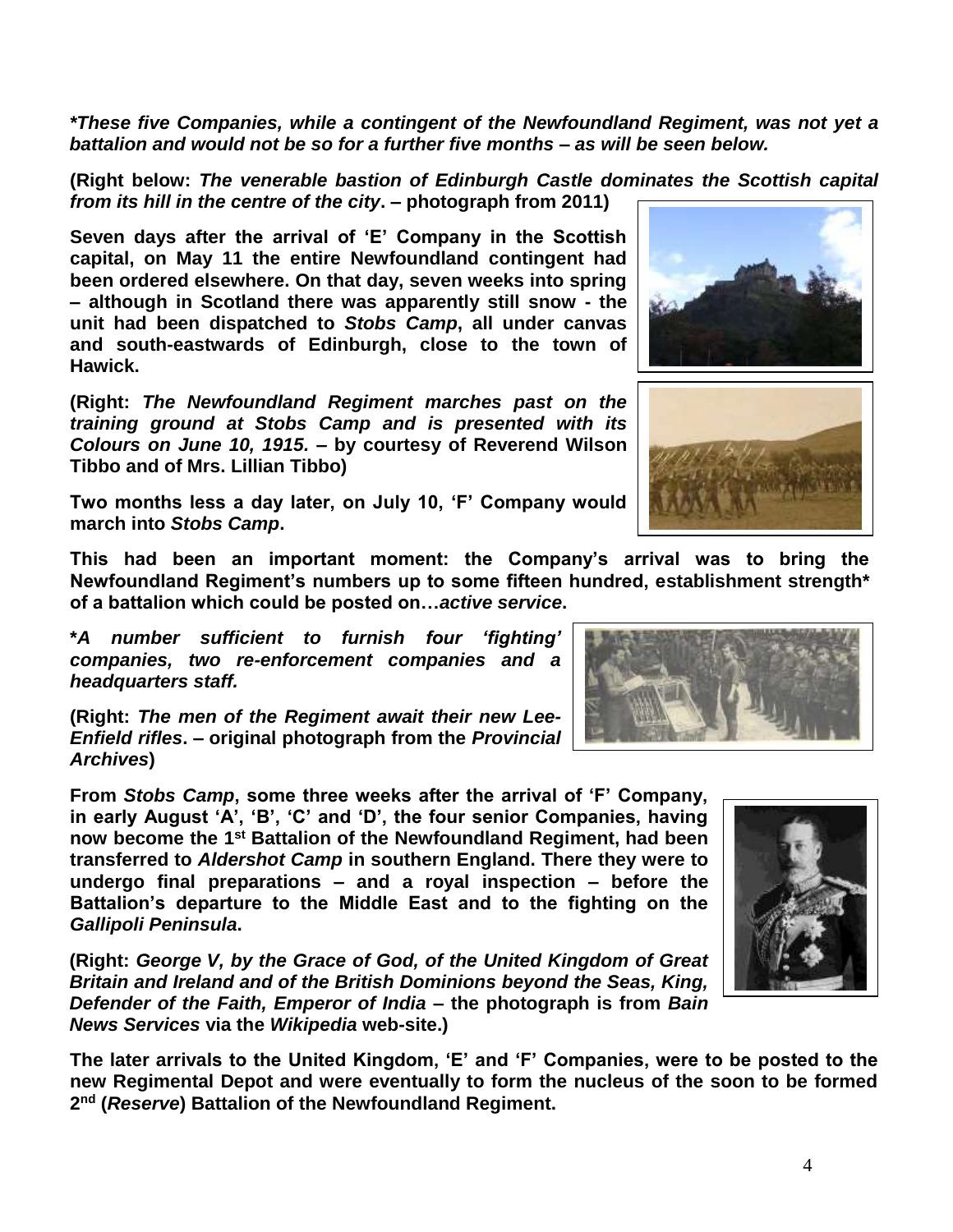**(Right:** *An aerial view of Ayr, likely from the period between the Wars: Newton-on Ayr, where were quartered the 'other ranks', is to the left of the River Ayr and the Royal Borough, where were housed the officers, is to the right***. – by courtesy of the** *Carnegie Library* **at Ayr)**

**(Right below:** *The High Street in Ayr as shown on a postcard of the time, the imposing Wallace Tower – it stands to this day (2017) - dominating the scene* **– by courtesy of Reverend Wilson Tibbo and Mrs Lillian Tibbo.)**

**The Regimental Depot had been established during the summer and the early autumn of 1915 in the Royal Borough of Ayr on the west coast of Scotland, there to serve as a base for the newly-forming 2nd (***Reserve***) Battalion. It was from there – as of November of 1915 – that the new-comers were sent in drafts, at first to Gallipoli and then subsequently to the Western Front, to bolster the four fighting companies of 1st Battalion\*.** 





*\*The first such draft was to depart from Ayr for service on the Gallipoli Peninsula, only days after the arrival in Scotland of Private Stevenson's 'G' Company, on November 15.*

**This then had been the situation facing the new-comers: the new Regimental Depot had still been in the throes of its establishment when Private Stevenson and 'G' Company were to arrive in Scotland on November 10 of 1915; thus, as related in a preceding paragraph, the new-comers were required to be quartered at Gailes, some sixteen kilometres further up the coast – but apparently more than sixty kilometres distant by road.**

**It had been while at Ayr that many of the arrivals from Newfoundland had been prevailed upon to re-enlist, on this occasion…***for the duration of the war\****. In the case of Private Stevenson the date was April 8, five months subsequent to his arrival, and some twenty weeks before his eventual dispatch.**

**\****At the outset of the War, perhaps because it was felt by the authorities that it would be a conflict of short duration, the recruits enlisted for only a single year. As the War progressed, however, this was obviously going to cause problems and the men were encouraged to re-enlist. Later recruits signed on for the 'Duration' at the time of their original enlistment.*

**By the time of his eventual departure on…***active service***…Private Stevenson had witnessed the departure of the first nine re-enforcement drafts from Ayr: the first in mid-November of 1915 which had joined the 1st Battalion on December 1 at** *Suvla Bay* **on the**  *Gallipoli Peninsula***; the second which had sailed for Egypt only to be ordered back to the French port of Marseille; and the third to ninth which had subsequently left Scotland to go directly to the Continent, to France.**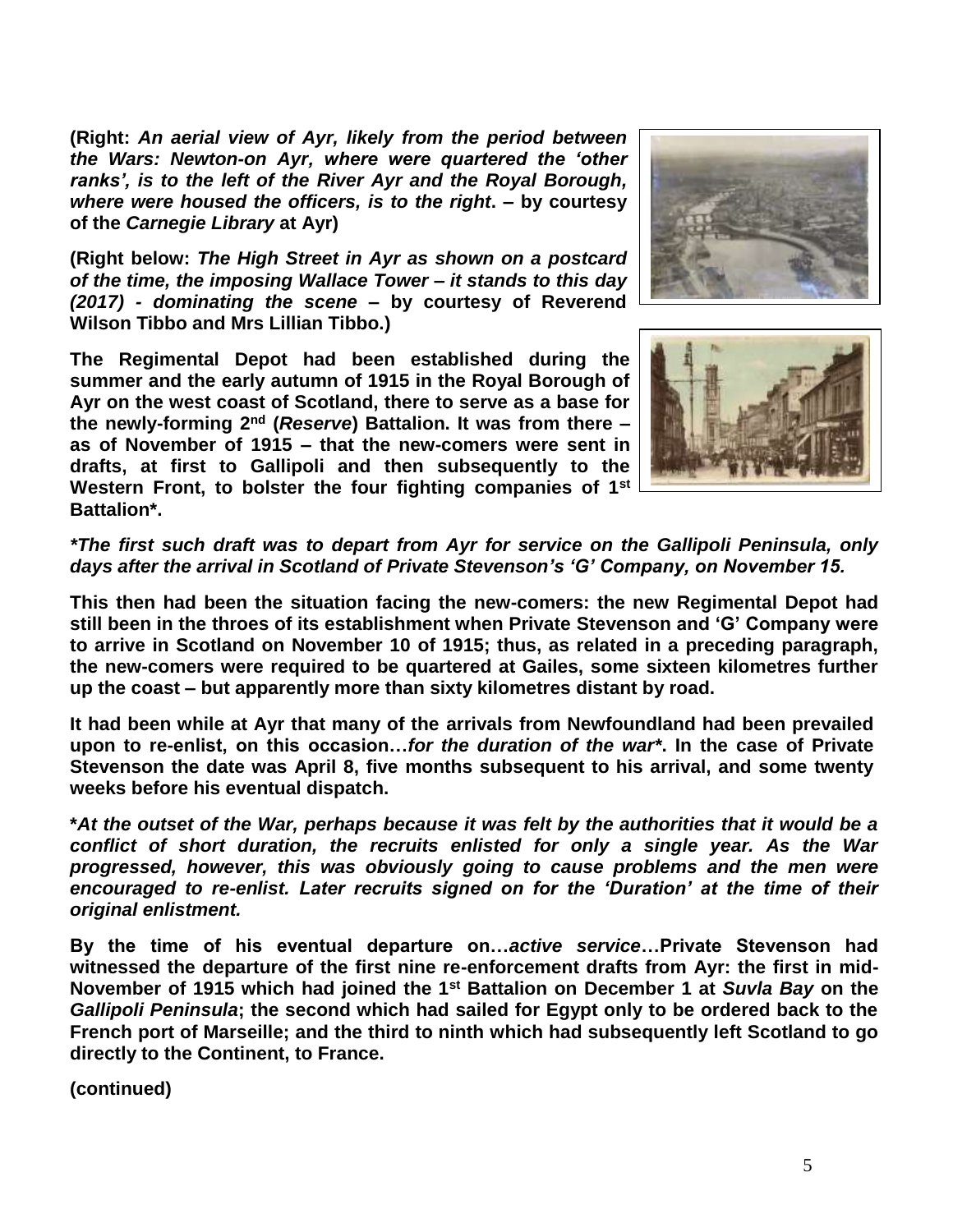**The 10th Re-enforcement Draft passed through the English south-coast port of Southampton en route to the Continent on August 24, 1916, with Private Stevenson among its ranks. On the next day, the 25th, the detachment disembarked in Rouen, capital city of Normandy, and site of the large British Expeditionary Force Base Depot. There the draft was to spend a number of days days in final training and organizing\* before proceeding to a rendezvous with the parent Newfoundland Battalion.**



**(Right above:** *British troops disembark at Rouen at an earlier time during the War en route to the Western Front.* **– from** *Illustration***)**

*\*Apparently the standard length of time for this final training at the outset of the war had been ten days – although this was to become more and more flexible as the War progressed - in areas near Rouen, Étaples, LeHavre and Harfleur that became known notoriously to the troops as the Bull Rings.*

**It was a detachment of twenty-five** *other ranks***, among them Private Stevenson, which reported from Rouen…***to duty***…with the 1st Battalion on September 7, at a time when the Newfoundland unit was in a sector to the right of** *Railway Wood* **while the…***Enemy bombarded our firing line and communication walks with trench mortars...***(from the 1 st Battalion War Diary).**

**\* \* \* \* \***

**Some thirteen months before Private Stevenson's arrival on the** *Western Front***, 'E' and 'F' Companies had been beginning their time of training at Ayr in the summer of 1915.** 

**Meanwhile, the aforementioned four senior companies, 'A', 'B', 'C' and 'D', of the Newfoundland Regiment, having now become the 1st Battalion, had thereupon been attached to the 88th Infantry Brigade of the 29th Division of the (British) Mediterranean Expeditionary Force and had been dispatched to…***active service***.**



**(Right above:** *Some of the personnel of 'A', 'B', 'C' and 'D' Companies of the 1st Battalion of the Newfoundland Regiment at Aldershot in August of 1915, prior to its departure to active service on the Gallipoli Peninsula* **– from** *The Fighting Newfoundlander* **by Col. G.W.L. Nicholson, C.D.)**

**(Right:** *The image of Megantic, here in her peace-time colours of a 'White Star Line' vessel, is from the Old Ship Picture Galleries web-site***.)**

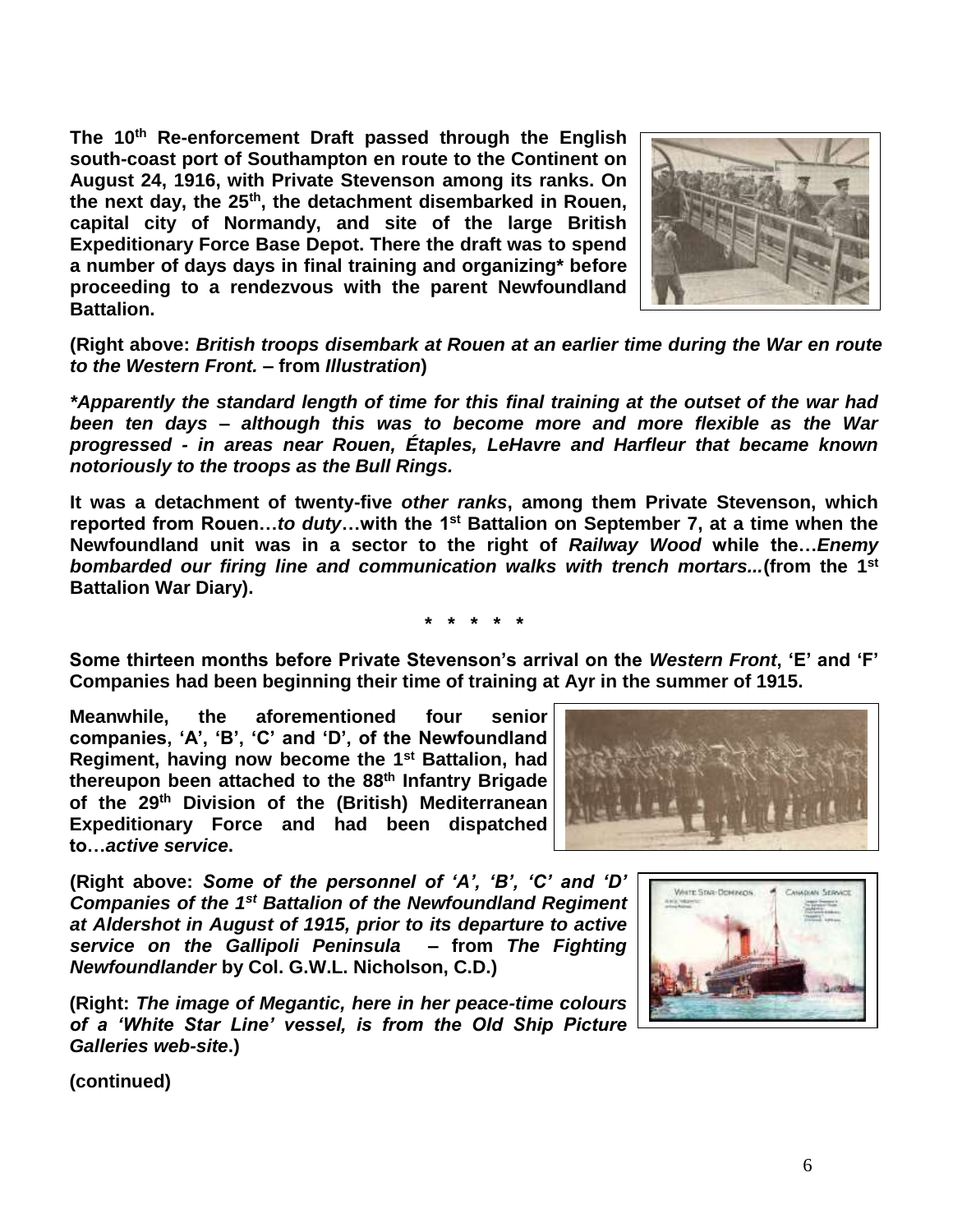**On August 20 of 1915, the Newfoundland Battalion had embarked in the Royal Navy Harbour of Devonport onto the requisitioned passenger-liner** *Megantic* **for passage to the Middle East and to the fighting against the Turks. There, a month later – having spent some two weeks billeted in British barracks in the vicinity of the Egyptian capital, Cairo - on September 20, the 1st Battalion was to land at** *Suvla Bay* **on the**  *Gallipoli Peninsula***.**

**(Right above:** *'Kangaroo Beach', where the officers and men of the 1st Battalion of the Newfoundland Regiment landed on the night of September 19-20, 1915, is to be seen in the distance at the far end of Suvla Bay. The remains of a landingcraft are still clearly visible in the foreground on 'A' Beach***. – photograph taken in 2011)**

**(Right adjacent:** *Newfoundland troops on board a troop-ship anchored at Mudros: either Megantic on August 29, Ausonia on September 18, or Prince Abbas on September 19 – Whichever the case, they were yet to land on Gallipoli***. – from Provincial Archives)**

**(Right:** *A century later, the area, little changed from those faroff days, of the Newfoundland positions at Suvla, and where the 1st Battalion was to serve during the fall of 1915* **– photograph from 2011)**

**When the Newfoundlanders had landed from their transport ship at** *Suvla Bay* **they were to disembark into a campaign that was already on the threshold of collapse.**

**Not only in the area where the Newfoundland Battalion would now serve but, even ever since the very first days of the operation in April of 1915, the entire** *Gallipoli Campaign,* **including the operation at** *Suvla Bay,* **had been proving to be little more than a debacle:** 

**Flies, dust, disease, the frost-bite and the floods – and of course the casualties inflicted by an enemy who was to fight a great deal better than the British High Command\* had ever anticipated – were eventually to overwhelm the British-led forces and those of their allies, the French, and it would finally be decided to abandon not only** *Suvla Bay* **but the entire** *Gallipoli* **venture.**

**(Right:** *An un-identified Newfoundland soldier in the trenches at Suvla Bay –* **from** *Provincial Archives***)**

*\*Many of the commanders chosen were second-rate, had been brought out of retirement, and had little idea of how to fight – let alone of how to win. One of the generals at Suvla, apparently, had handed in his resignation during the Campaign and had just gone home.* 







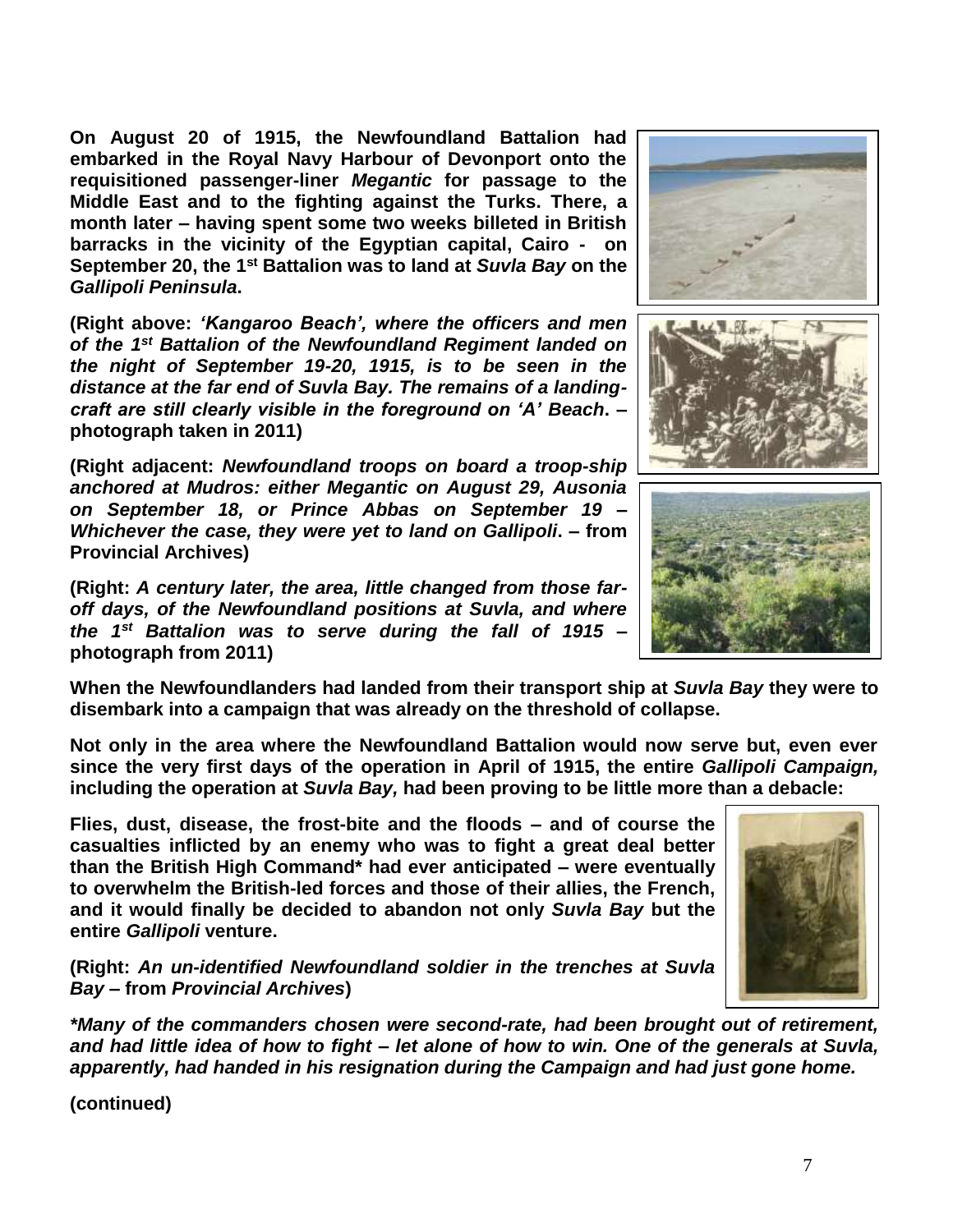**(Right:** *No-Man's-Land at Suvla Bay as seen from the Newfoundland positions* **– from** *Provincial Archives***)**

**November 26 would see what perhaps was to be the nadir of the Newfoundland Battalion's fortunes at** *Gallipoli***; there was to be a freak rain, snow and ice-storm strike the** *Suvla Bay* **area and the subsequent floods had wreaked havoc amongst the forces of both sides. For several days, survival rather than the enemy was to be the priority.**

**There were to be many casualties on both sides, some of them, surprised by the sudden inundation of their positions, fatalities who had drowned in their trenches – although no Newfoundlanders were to be among that number. Numerous, however, had been those afflicted by trench-foot and by frost-bite.**

**(Right:** *This is Anzac Bay in the fore-ground with the Salt Lake in the centre further away. The bottom of Suvla Bay is just to be seen on the left and adjacent to the Salt Lake, and further away again. The hills in the distance and the ones from which this photograph was taken were held by the Turks and formed a horse-shoe around the plain surrounding the Salt Lake which was where the British and Newfoundlanders were stationed***. – photograph from 2011)**

**By this time the situation there had daily been becoming more and more untenable, thus on the night of December 19-20, the British had abandoned the entire area of** *Suvla Bay* **– the Newfoundlanders, the only non-British unit to serve there, to form a part of the rearguard.** 

**Some of the Newfoundland Battalion personnel had thereupon been evacuated to the nearby island of Imbros, some to Lemnos, further away, but in neither case was the respite to be of a long duration; the 1st Battalion would be transferred only two days later to the area of** *Cape Helles***, on the western tip of the** *Gallipoli Peninsula***.**

**(Right above:** *Cape Helles as seen from the Turkish positions on the misnamed Achi Baba, positions which were never breached: The Newfoundland positions were to the right-hand side of the picture***. – photograph from 2011)**

**The British, Indian and** *Anzac* **forces – the Australian and New Zealand Army Corps was also to serve at** *Gallipoli* **– had by now simply been marking time until a complete withdrawal of the** *Peninsula* **could be undertaken.** 

**This final operation would take place on the night of January 8-9, the Newfoundland Battalion to furnish part of the British rear-guard on this second occasion also.**







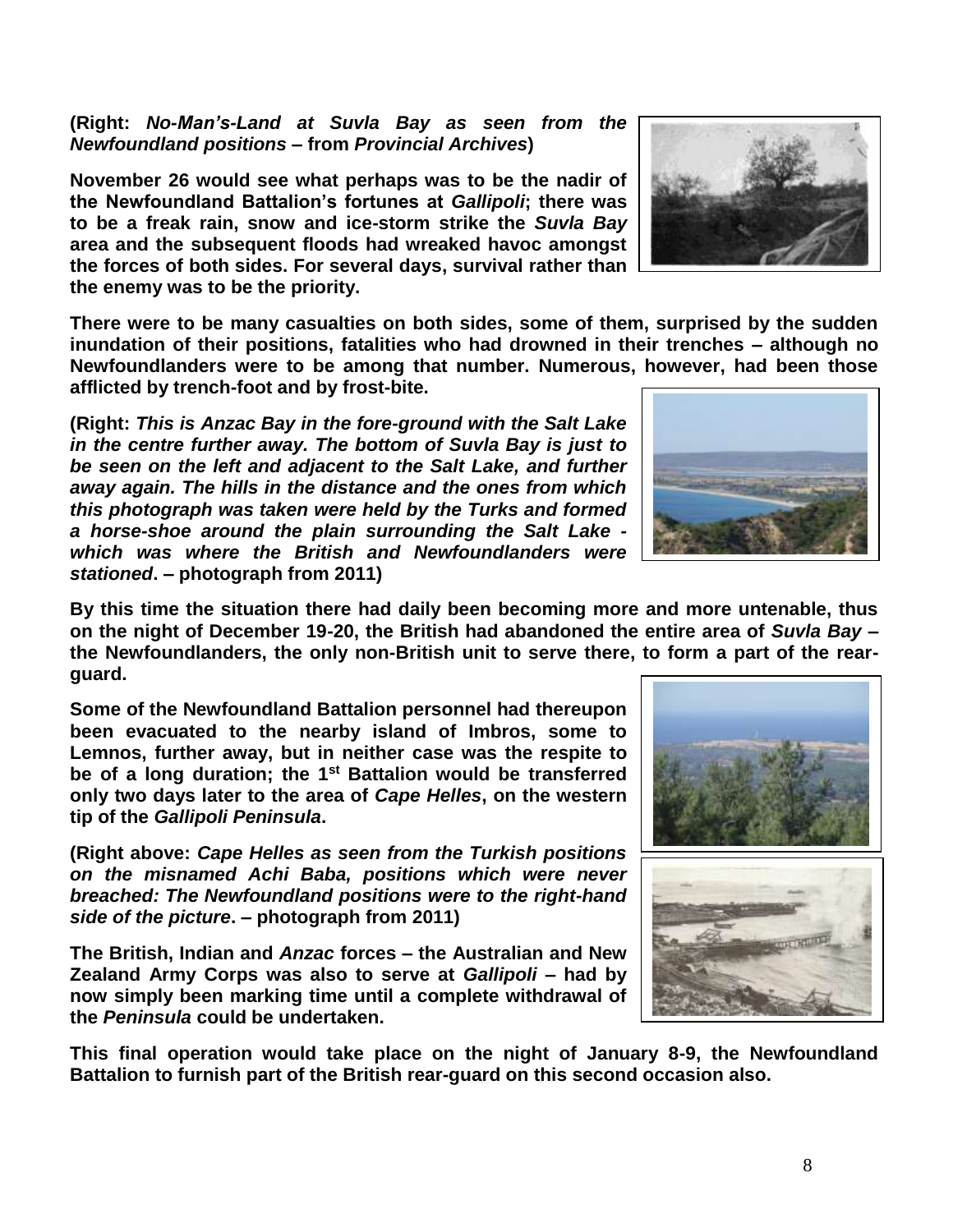**(Preceding page:** *'W' Beach at Cape Helles as it was only days before the final British evacuation* **– from** *Illustration***)**

*\*Lieutenant Owen Steele of St. John's, Newfoundland, is cited as having been the last soldier of the Mediterranean Expeditionary Force to step into the final small boat to sail from the Gallipoli Peninsula.*

**(Right:** *'W' Beach almost a century after its abandonment by British forces in that January of 1916 and by the Newfoundlanders who were to be the last soldiers off the beach***:** *Vestiges of the wharves in the black-and-white picture are still to be seen.* **– photograph from 2011)**

**Immediately after the British evacuation of the** *Gallipoli Peninsula***, the Newfoundland unit had been ordered to the Egyptian port-city of Alexandria.** 

**On January 14, the Australian Expeditionary Force Transport**  *Nestor* **had arrived there with the 1st Battalion on board. The vessel was to sail just after mid-day on the 16th, on its way southwards down the Suez Canal to Port Suez where she had docked early on the morrow and where the Newfoundlanders had landed and marched to their encampment.**

**There they were to await further orders since, at the time, the subsequent destination of the British 29th Division had yet to be decided\*.**

**(Right above:** *The image of the Blue Funnel Line vessel 'Nestor' is from the Shipspotting.com web-site. The vessel was launched and fitted in 1912-1913 and was to serve much of her commercial life until 1950 plying the routes between Britain and Australia. During the Great War she served mainly in the transport of Australian troops and was requisitioned once again in 1940 for government service in the Second World War. In 1950 she was broken up***.)**

*\*Bulgaria had entered the conflict on the side of the Central Powers, and Salonika was already becoming a theatre of war.*

**(Right:** *The British destroy their supplies during the final evacuation of the Gallipoli Peninsula. The men of the 1st Battalion of the Newfoundland Regiment were among the last to leave on two occasions, at both Suvla Bay and Cape Helles***. – photograph taken from the battleship** *Cornwallis* **from**  *Illustration***)**

**After a two-month interim spent in the vicinity of Port Suez, the almost six-hundred officers and** *other ranks* **of the 1st Battalion were to board His Majesty's Transport** *Alaunia* **at Port Tewfiq, on March 14 to begin the voyage back up through the** *Suez Canal* **en route to France.**







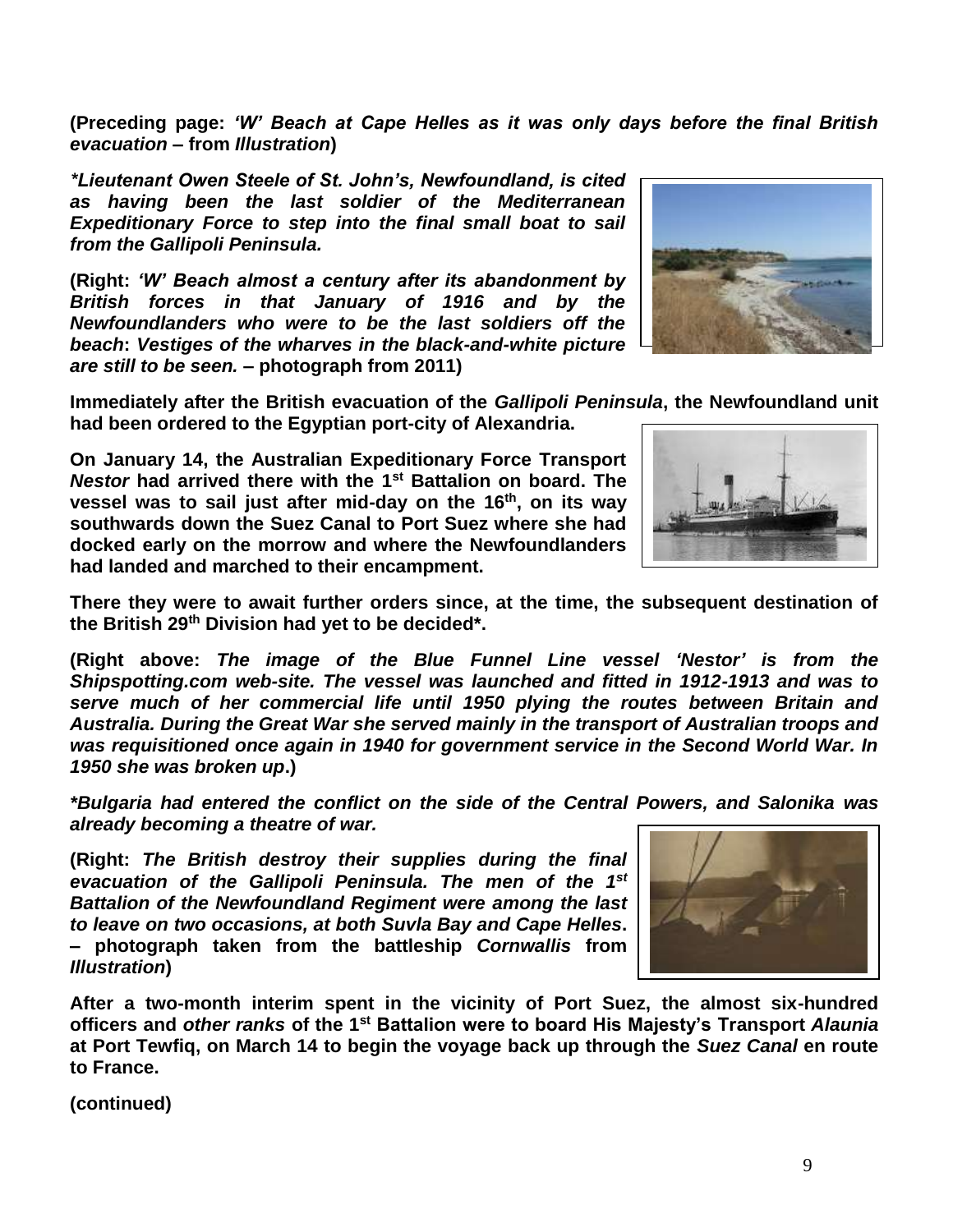**(Right:** *Port Tewfiq at the south end of the Suez Canal just prior to the Great War* **– from a vintage post-card)**

**The Newfoundlanders would disembark eight days afterwards in the Mediterranean port-city of Marseille, on March 22.**

**(Right below:** *British troops march through the port area of the French city of Marseille***. – from a vintage post-card)**

**Some three days after the unit's disembarkation on March 22, the Newfoundland Battalion's train was to find its way to the small provincial town of Pont-Rémy, a thousand kilometres to the north of Marseille.** 

**It had been a cold, miserable journey, the blankets provided for the troops having travelled unused in a separate wagon.**

**Having de-trained at the local station at two o'clock in the morning, the Newfoundlanders were now still to endure the long, dark march ahead of them before they would reach their billets at Buigny l'Abbé.**

**It is doubtful if many of those tired soldiers were to pay much attention to the slow-moving stream flowing under the bridge which they had then traversed on their way from the station. But some three months later** *the Somme* **was to have become a part of their history.**

**(Right:** *A languid River Somme as seen from the bridge at Pont-Rémy* **– photograph from 2010)**

**On April 13, the entire 1st Battalion had subsequently marched into the village of Englebelmer – perhaps some fifty kilometres in all from Pont-Rémy - where it would be billeted, would receive re-enforcements from Scotland via Rouen and, in two days' time, would be introduced into the communication trenches of the** *Western Front.*

**Just days following the Newfoundland Battalion's arrival on the** *Western Front***, two of the four Companies – 'A', and 'B' – were to take over several support positions from a British unit\* before the entire Newfoundland unit was to then be ordered to move further up for the first time into forward positions on April 22.**

*\*It should be said that the Newfoundland Battalion and twohundred men of the Bermuda Rifles who were serving at the time in the 2nd Lincolnshire Regiment Battalion, were then the only units at the Somme from outside the British Isles - true also on the day of the attack on July 1.*

**(Right:** *A part of the re-constructed trench system to be found in the Newfoundland Memorial Park at Beaumont-Hamel* **– photograph from 2009(?))**







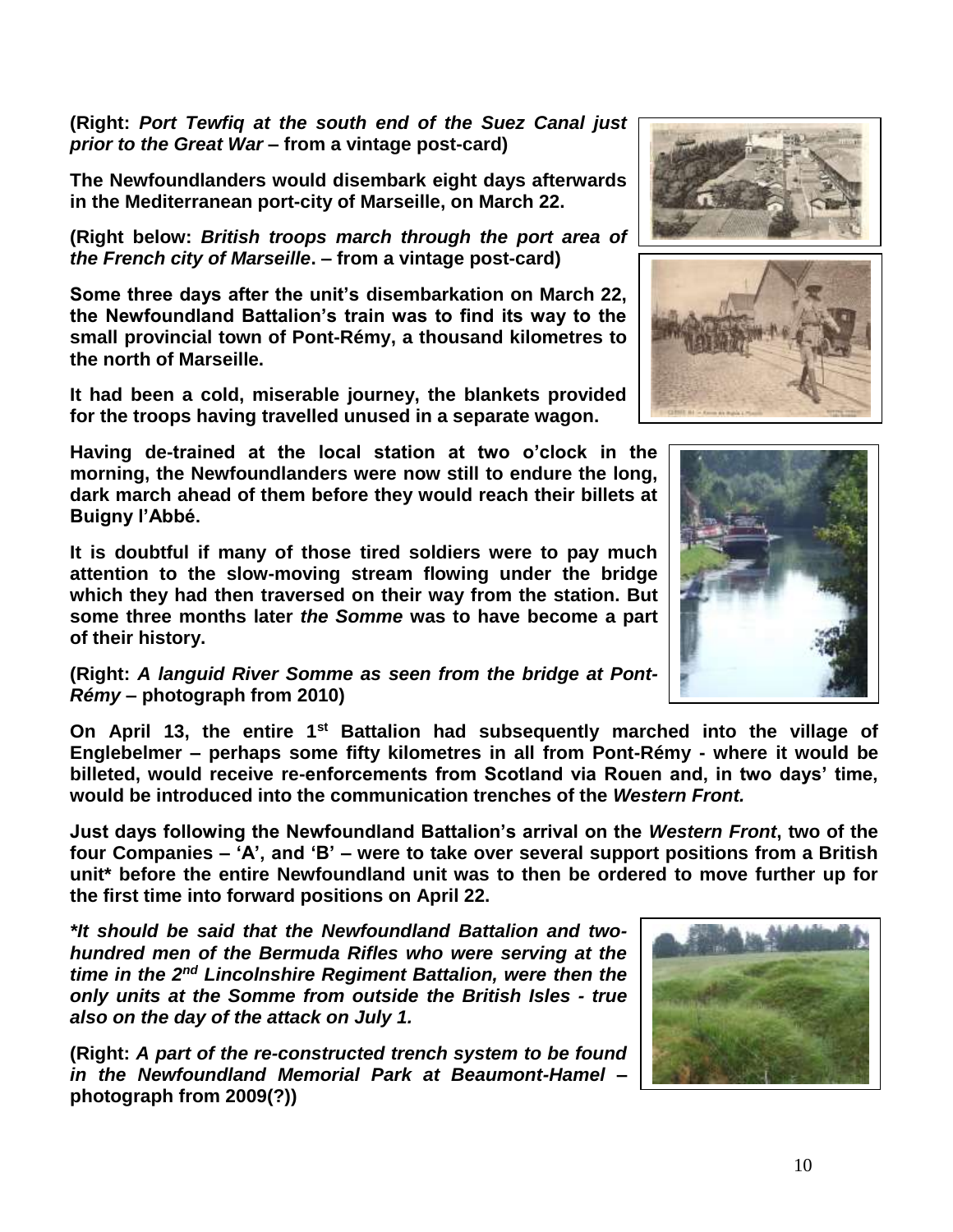**Having then been withdrawn at the end of that April to the areas of Mailly-Maillet and Louvencourt where they would be based for the next two months, the Newfoundlanders were soon to be preparing for the upcoming British campaign of that summer, to be fought on the ground named for the languid, meandering river,** *the Somme***, that flowed – and still does so today – through the region.** 

**It had been, of course, during the last part of Private Stevenson's posting to Ayr that the Newfoundland unit had been involved in the fighting of the…***First Battle of the Somme***. Most notorious had been the attack of the first day, July 1 – although June 30 had initially been the planned date – at a place called Beaumont-Hamel.** 

**If there is one name and date in Newfoundland history which is etched in the collective once-national memory, it is that of Beaumont-Hamel on July 1 of 1916; and if any numbers are remembered, they are those of the eight-hundred who went**  *over the top* **in the third wave of the attack on that morning, and of the sixty-eight unwounded present at muster some twenty-four hours later\*.**

**(Right above:** *Beaumont-Hamel: Looking from the British lines down the hill to Y Ravine Cemetery which today stands atop part of the German front-line defences: The Danger Tree is to the right in the photograph***. – photograph taken in 2009)**

**(Right:** *A view of Hawthorn Ridge Cemetery Number 2 in the Newfoundland Memorial Park at Beaumont-Hamel* **– photograph from 2009(?))**

*\*Perhaps ironically, the majority of the Battalion's casualties was to be incurred during the advance from the third line of British trenches to the first line from where the attack proper was to be made, and while struggling through British wire laid to protect the British positions from any German attack.*

**(Right:** *A grim, grainy image purporting to be Newfoundland dead awaiting burial after Beaumont-Hamel –* **from…?)**

**There are other numbers of course: the fiftyseven thousand British casualties incurred in four hours on that same morning of which nineteen-thousand were recorded as having been…***killed in action***…or…***died of wounds***.** 

**It was to be the greatest disaster** *ever* **in the annals of the British Army…and, perhaps just as depressing, the carnage of** *the Somme* **was to continue for four and a half months.**





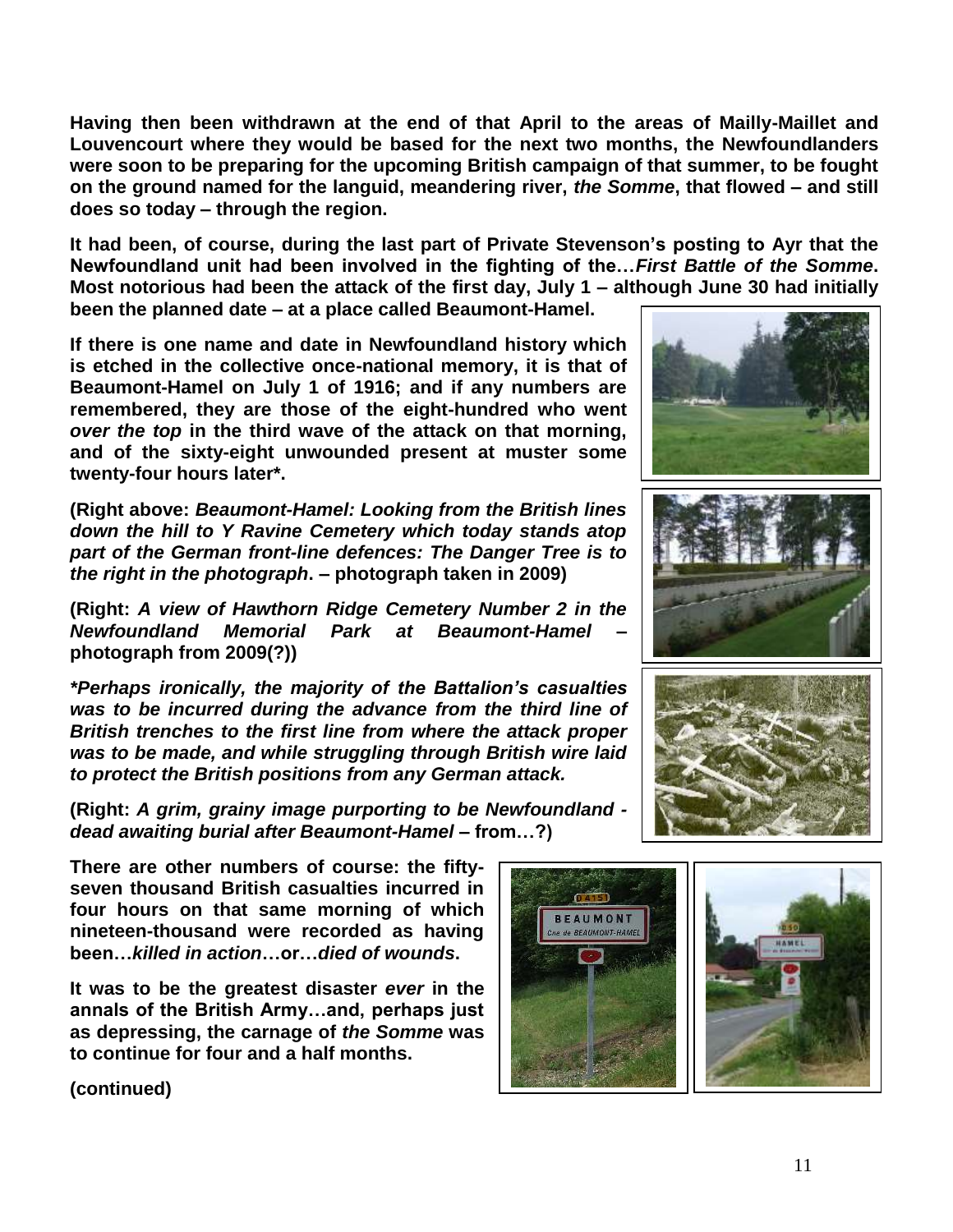**(Preceding page:** *Beaumont-Hamel is a commune, not a village***. – photographs from 2010 and 2015)**

*In fact, Beaumont-Hamel was a commune – it still exists today – at the time comprising two communities: Beaumont, a village on the German side of the lines, and Hamel which was behind those of the British. No-Man's-Land, on which the Newfoundland Memorial Park lies partially today, was on land that separated Beaumont from Hamel.* 

**After the events of the morning of July 1, 1916, such had then been the dire condition of the attacking British forces that it had been feared that any German counter-assault might well annihilate what had managed to survive of the British Expeditionary Force on** *the Somme***.** 

**The few remnants of the Newfoundland Battalion – and of the other depleted British units - had thus remained in the trenches perhaps fearing the worst, and at night searching for the wounded and burying the dead. It was to be July 6 before the Newfoundlanders were to be relieved from the forward area and to be ordered withdrawn to Englebelmer.** 

**It had then been a further two days before the unit had marched further again to the rear area and to billets in the village of Mailly-Maillet.**



**(Right above:** *The re-constructed village of Mailly-Maillet – the French Monument aux Morts in the foreground - is twinned with the community of Torbay, St. John's East***. – photograph from 2009)**

**There on July 11, a draft of one-hundred twenty-seven re-enforcements – a second source cites one-hundred thirty – had reported** *to duty***. They had been the first to arrive following the events at Beaumont-Hamel but even with this additional man-power having arrived, the Regimental War Diary records that on the 14th of July, 1916, the 1st Battalion was still to number only…***11 officers and 260 rifles***…after the holocaust of Beaumont-Hamel, just onequarter of establishment battalion strength.**

**On July 27-28 of 1916, the 1st Battalion - still under establishment battalion strength at only five-hundred fifty-four strong – maybe even fewer - even after further re-enforcement – had moved north and entered into the** *Kingdom of Belgium* **for the first time.** 

**It had been ordered to the** *Ypres Salient***, one of the most dangerous pieces of real estate on the entire** *Western Front***, there to continue to re-enforce and to re-organize after the ordeal of Beaumont-Hamel.** 

**(Right:** *The entrance to 'A' Company's quarters – obviously renovated since that time - in the ramparts of the city of Ypres when it was posted there in 1916 –* **photograph from 2010)**

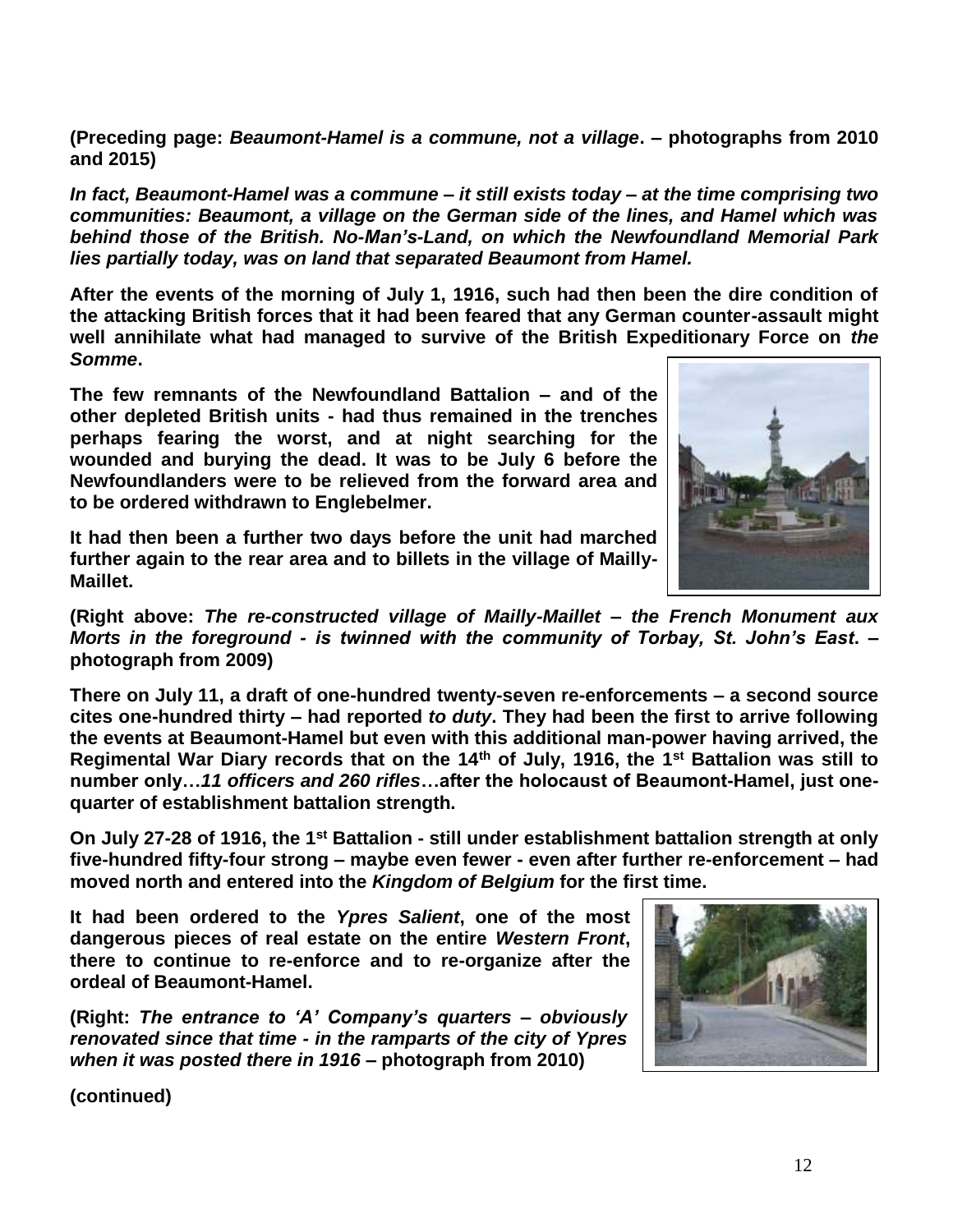*The Salient* **– close to the front lines for almost the entire fifty-two month conflict - was to be relatively quiet during the time of the Newfoundlanders' posting there; yet they nonetheless had incurred casualties, a number – fifteen? - of them fatal.**

**The trenches of the** *Ypres Salient* **was where the Battalion had of course been serving when Private Stevenson and his draft from Rouen arrived on September 7\*.**

**\****A single document suggests that Private Stevenson may have been one of fifteen 'other ranks' seconded on September 18 to a composite battalion. Nothing further seems to have been recorded. If so, he served in it at most for just a single month of which there appear to be no further details.*

**\* \* \* \* \***

**Then on October 8, after having served in Belgium for some ten weeks, the Newfoundland Battalion was to be ordered to return south, back into France and back into the area of – and the battle of –** *the Somme***.**



**(Right above:** *An aerial view of Ypres, taken towards the end of 1916: it is described as the 'Ville morte'.* **– from** *Illustration***)**

**Four days after that return to France, on October 12, 1916, the 1 st Battalion of the Newfoundland Regiment would again be ordered to the offensive; it was at a place called Gueudecourt, the vestiges of a village some dozen or so kilometres to the south-east of Beaumont-Hamel.** 

**The encounter was to prove to be another ill-conceived and costly affair – two hundred and thirty-nine casualties all told for little gain.** 

(Right above: This is the ground over which the 1<sup>st</sup> Battalion *advanced and then mostly conceded at Gueudecourt on October 12. Some few managed to reach the area where today stand the copse of trees and the Gueudecourt Caribou, on the far right horizon***. – photograph from 2007)**

**(Right:** *The Caribou at Gueudecourt stands at the furthest point of the Newfoundland Battalion's advance of October 12, 1916.* **– photograph from 2012)**

**The Newfoundland Battalion was not to be directly involved in any further concerted infantry action in the immediate area of Gueudecourt although, on October 18, it would supply twohundred fifty men to act as stretcher-bearers in an attack undertaken by troops of two British regiments, the Hampshires and the Worcestershires, of the 88th Brigade.**





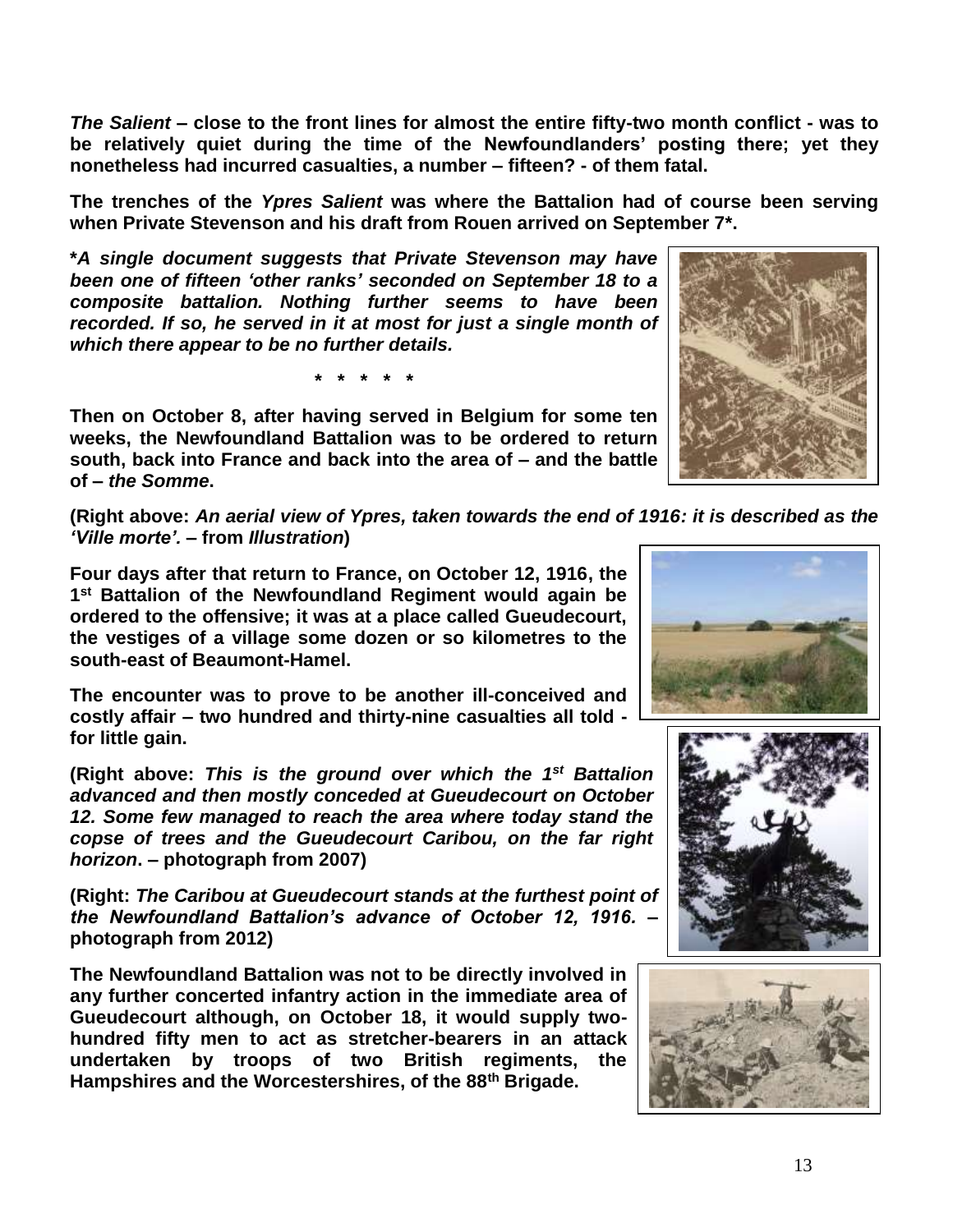**(Preceding page:** *Stretcher-bearers not only shared the dangers of the battle-field with their arms-bearing comrades, but they often spent a longer period of time exposed to those same perils***.** *This photograph was likely taken during First Somme.* **– from**  *Illustration***)**

**Due to retire from the line to support positions on October 20th , the Newfoundland Battalion had suffered several casualties inflicted by enemy artillery-fire.** 

**One of those had been Private Stevenson.**

**\* \* \* \* \***

**(Right below:** *Wounded at the Somme being transported in hand-carts from the forward area for further medical attention* **– from** *Le Miroir***)**

**Having incurred gun-shot wounds to the right arm, Private Stevenson was admitted on the following day into the 38th Casualty Clearing Station at Heilly before, two days later, being forwarded on the 23rd to the 18th General Hospital at Camiers on the French west coast. Two days after that again, on the 25th day of the month, Private Stevenson was evacuated back to the United Kingdom on board His Majesty's Hospital Ship** *Cambria***.**

**(Right:** *A British casualty clearing station – the one pictured here under canvas for mobility if and whenever the necessity were to arise – being established somewhere in France during the early years of the War***:** *Other such medical establishments were often of a much more permanent nature***. - from a vintage post-card)**

**(Right:** *The image of 'Cambria' in her peace-time livery is from the Old Ship Picture Galleries web-site. The ship had been built in 1897 for the 'London and North Western Railway' to serve on the crossing of the Irish Sea from Wales to Ireland. In 1914 she was requisitioned at first as an Armed Boarding Steamer, then a year later to be converted for the role of hospital ship. She survived the Great War to be later employed as a troopship by the Irish Free State. The vessel was scrapped in 1925***.)**

**(Right:** *The main building of what was to become the 3 rd London General Hospital during the Great War had originally been opened, on July 1st of 1859, as a home for the orphaned daughters of British soldiers, sailors and marines***. – photograph from 2010)**







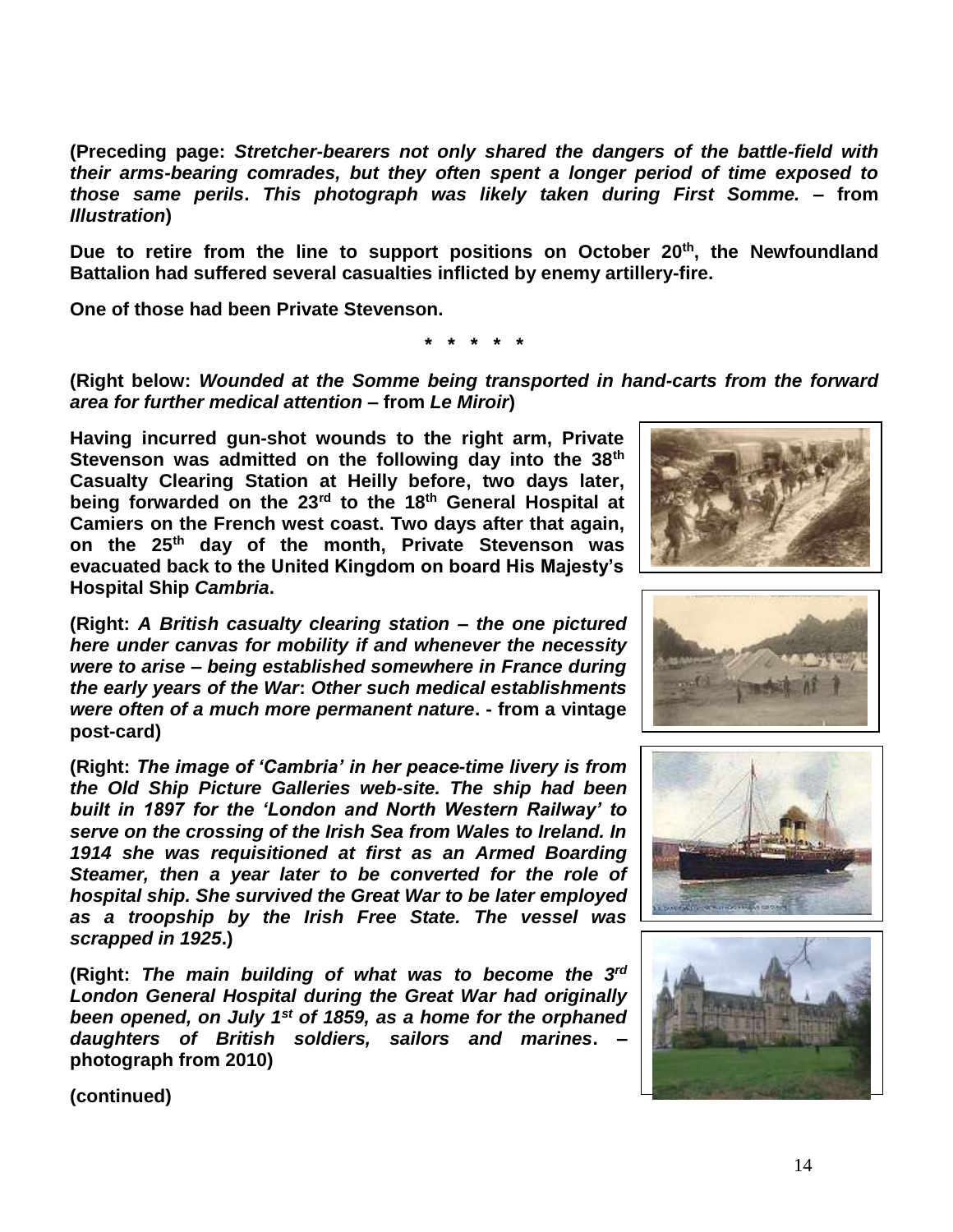15

**Once having arrived in England, on October 26 Private Stevenson was admitted into the 3rd London General Hospital in the Borough of Wandsworth There he was to remain for treatment and convalescence for almost six weeks.** 

**(Right:** *A party of Newfoundland patients dressed in hospital uniform but otherwise unfortunately unidentified, is seen here convalescing in the grounds of the 3 rd London General Hospital at Wandsworth –* **by courtesy of Reverend Wilson Tibbo and Mrs. Lillian Tibbo)**

**On December 4, Private Stevenson was granted the customary ten-day furlough – until the 13th day of that month – granted to military personnel upon release their from hospital in the United Kingdom. After that period of leave he was immediately ordered back to the almost-inevitable posting at the Regimental Depot at Ayr.**

**(Right above:** *The Newfoundland Plot in Ayr Cemetery wherein lie fourteen Newfoundlanders whom the Commonwealth War Graves Commission refer to as Canadians – here and elsewhere* **– photograph from 2014)**

**Private Stevenson was now to remain in Scotland for the best part of six months.** 

**It was thus not until June 3 of 1917 that he was on his way back to France as a soldier of the 24th Re-enforcement Draft which, on this occasion, made its way to France through the English port of Folkestone and its French counterpart, Boulogne, some two hours' sailing-time away. On June 19, according to the 1st Battalion War Diarist, a contingent of one hundred-eighteen…***other ranks arriving from…***the Base Depot in Rouen, reported…***to duty***…with the Newfoundland unit in the French town of Bonneville.**

**(Right above:** *A view of the coastal town of Folkestone almost a century later as seen from the top of the white cliffs of nearby Dover* **– photograph from 2009)**

**(Right:** *An image of the French port of Boulogne at or about the time of the Great War* **– from a vintage post-card)**

**Private Stevenson was back with his 1 st Battalion.**

**Meanwhile, while Private Stevenson had been receiving care for the injuries incurred in the area of Gueudecourt in the autumn of the previous year, on October 30 the Newfoundland unit had eventually been retired to rear positions from the Gueudecourt area. It had been serving continuously in front-line and support positions for three weeks less a day.**

**\* \* \* \* \***





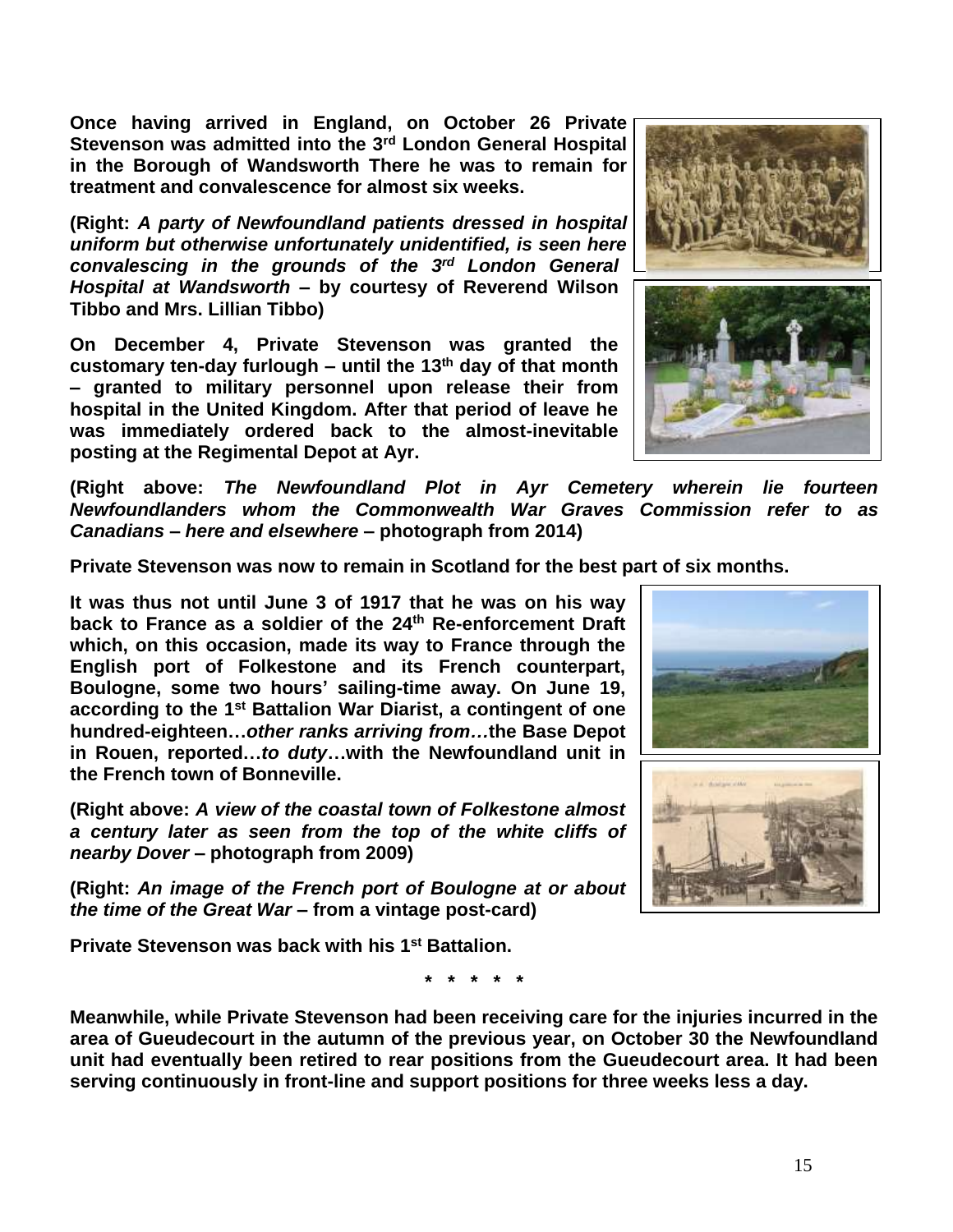**The Newfoundlanders were now to spend two weeks withdrawn to the area of Ville-sous-Corbie, re-enforcing and reorganizing. It was not to be until November 15 that the 1st Battalion had begun to wend its way back up to the front lines.**

**There it had continued its watch in and out of the trenches of**  *the Somme* **– not without casualties – during the late fall and early winter, a period broken only by another several weeks spent in** *Corps Reserve* **during the Christmas period, encamped well behind the lines and in close proximity to the city of Amiens.**



**(Right above:** *A typical British Army Camp during rather inclement winter conditions somewhere on the Continent* **– from a vintage post-card)**

**It had been on January 11 that the Newfoundland Battalion would be ordered out of Corps Reserve and from its lodgings at** *Camps en Amienois* **to make its way on foot to the community of Airaines. From the railway station there it was to entrain for the small town of Corbie where it had thereupon taken over billets which it had already occupied for a short period only two months before.**

**After that recent six-week Christmas respite spent in** *Corps Reserve* **far to the rear, the Newfoundlanders were to** *officially* **return to** *active service* **on January 23, although they apparently had already returned to the trenches by that date and had incurred their first casualties – and fatality – of 1917.** 

**Those casualties, however, were to be only some of those everyday thousands whom Douglas Haig somewhat cavalierly referred to as** *wastage* **since the Newfoundland unit had not ventured from its trenches during those several days.** 

**However, that winter period – as had been and was to be the case of all the winter periods of the Great War – would be a time of relative calm, although cold and uncomfortable for most of the combatants of both sides. It had been a time of sickness, and the medical facilities were kept busy, particularly, so it seems - from at least Canadian medical documentation - with thousands of cases of dental work.**

**And as has been related in an earlier paragraph, this period also provided the opportunity to undergo training and familiarization with the new practices and weaponry of war; in the case of the Newfoundland Battalion this had at least partially been undertaken in the vicinity of the communities of Carnoy and Coisy.** 

**On February 18 the 1st Battalion began a five-day trek back from Coisy to the forward area where it went back into the firing-line on February 23, relieving a unit of the 1st Lancashire Fusiliers. It was at a place called Sailly-Saillisel and the reception offered by the Germans was lively: after only two days the Battalion had incurred four dead, nine wounded and three gassed without there having been any infantry action. The Newfoundlanders were withdrawn on February 25 to return three days later.**

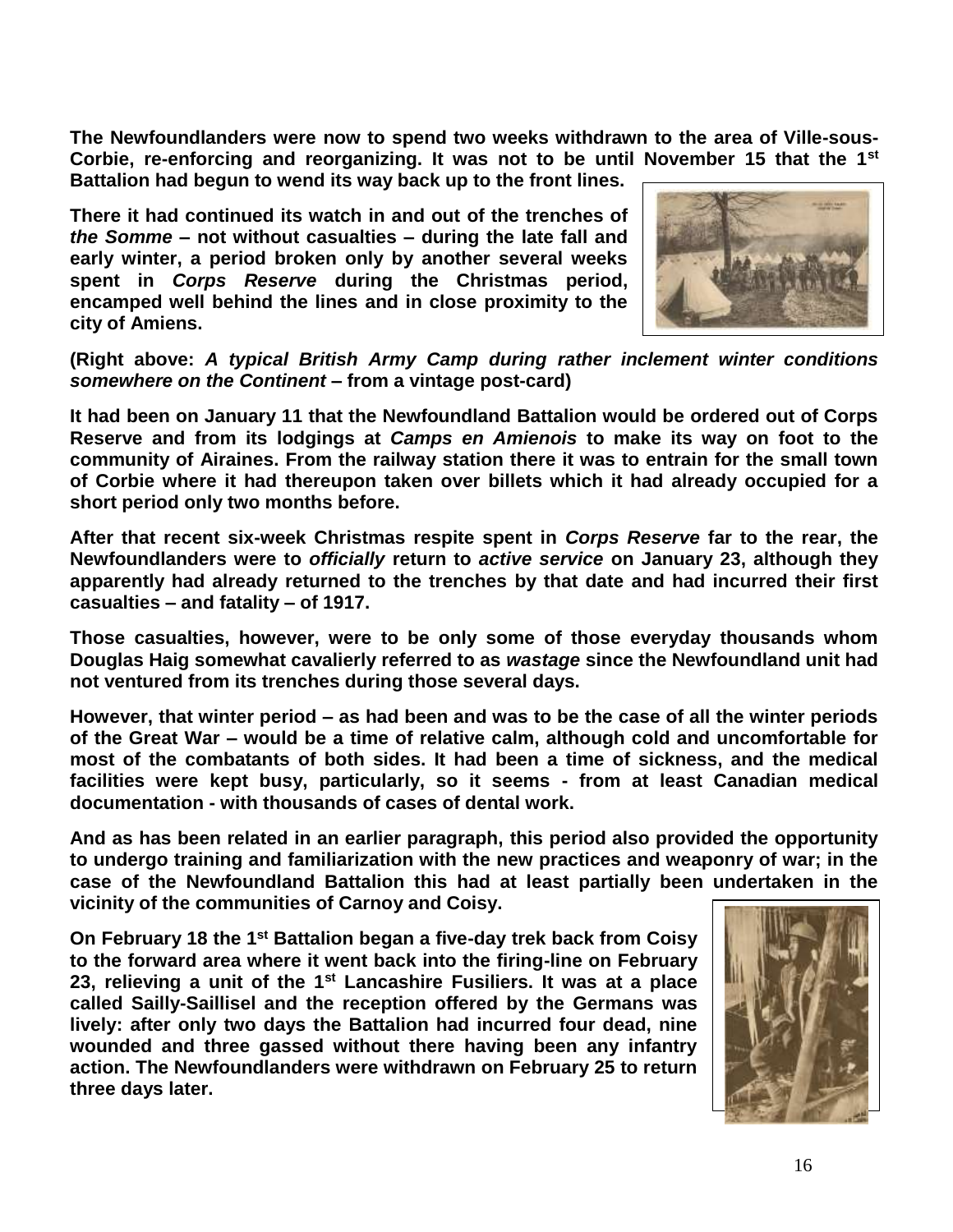**They carried with them orders for a…***bombing raid***…on the enemy positions at Sailly-Saillisel…to be carried out on March 1.**

**(Preceding page:** *A soldier of the Lancashire Fusiliers, his unit to be relieved by the Newfoundlanders on March 1, enjoys his cigarette in the cold of the trenches at Sailly-Saillisel during the winter of 1916-1917. –* **from** *Illustration***)**

**In fact, the sole infantry activity** *directly* **involving the Newfoundland unit during that entire period – from Gueudecourt in mid-October, 1916, until Monchy-le-Preux in mid-April of 1917 – was to be that sharp engagement at Sailly-Saillisel at the end of February and the beginning of March, an action which would bring this episode in the Newfoundlanders' War – in the area of** *the Somme* **- to a close.**



**(Right above:** *The fighting during the period of the Battalion's posting to Sailly-Saillisel took place on the far side of the village which was no more than a heap of rubble at the time.* **- photograph from 2009(?))**

**After Sailly-Saillisel the month of March had been a quiet time for the Newfoundlanders; having departed from the trenches, they were now to spend their time near the communities of Meaulté and Camps-en-Amienois re-enforcing, re-organizing, and in training for upcoming events. They had even had the pleasure of a visit from the Regimental Band, and also one from the Prime Minister of Newfoundland, Sir Edward Morris, the latter on March 17, St. Patrick's Day.**

**(Right above:** *The Prime Minister of Newfoundland visiting the 1 st Battalion of the Newfoundland Regiment, encamped at Meaulté* **– from** *The War Illustrated***)**

**On March 29, the Newfoundlanders had begun to make their way – on foot – from Camps-en-Amienois to the north-east, towards the venerable medieval city of Arras and eventually beyond, the march to finish amid the rubble of the village of Monchy-le-Preux.** 

**(Right above:** *The remnants of the Grande Place in Arras at the time of the Great War, in early 1916* **– from** *Illustration***)**

**(Right:** *The Canadian National Memorial which has stood atop Vimy Ridge since 1936* **– photograph from 2010)**

**On April 9 the British Army had launched an offensive in areas to the north of** *the Somme* **battlefields; this was the so-called** *Battle of Arras***, intended to support a major French effort elsewhere. Considering the daily British casualty count – just over four thousand this was to be their most expensive operation of the** *Great War***, its only positive episode to be the Canadian assault of** *Vimy Ridge* **on the opening day, Easter Monday of 1917.** 





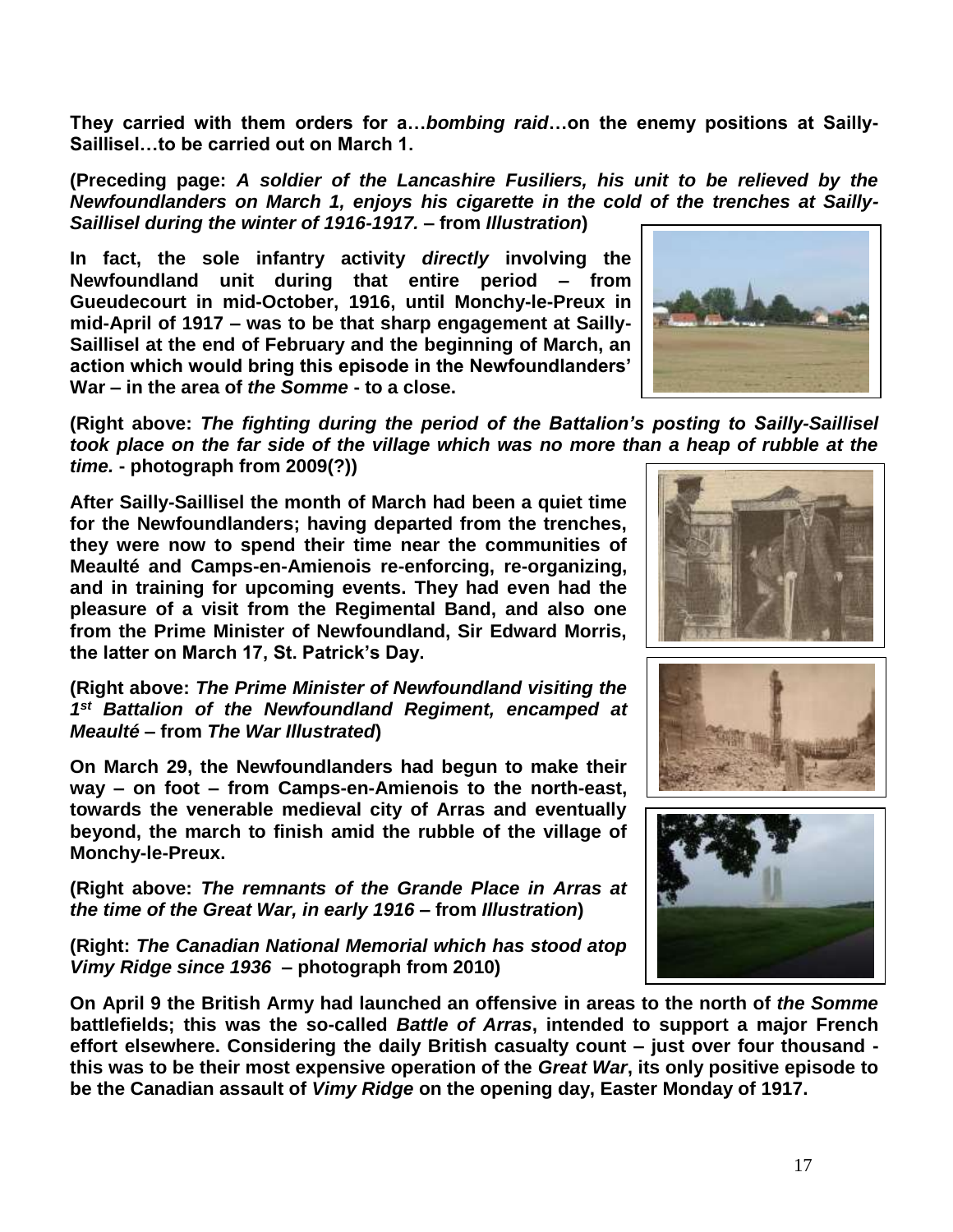**And while the British campaign would prove an overall disappointment, the French** *Bataille du Chemin des Dames* **was to be yet a further disaster.**

**(Right:** *The village of Monchy-le-Preux as seen today from the western – in 1917, the British – side of the community: The Newfoundlanders advanced, out of the ruins of the place, to the east, away from the camera***. – photograph from 2013)**



**The 1st Battalion was to play its part during the** *Battle of Arras***, a role that would begin at the place called Monchy-le-Preux on April 14 and which would finish ten days later, on April 23, perhaps a kilometre distant, at** *Les Fosses Farm***. After Beaumont-Hamel, the ineptly-planned action at Monchy-le-Preux would prove to be the most costly day of the Newfoundlanders' war, four-hundred eighty-seven casualties all told on April 14 alone\*.**

*\*It was also an action in which a DSO, an MC and eight MMs were won by a small group of nine personnel of the Battalion – the Distinguished Service Order (DSO) awarded to the unit's Commanding officer. An MM for the same action was also presented to a private from the Essex Regiment .*

**After this further debacle the remnants of the Newfoundland Battalion had remained for a few days in the area of Monchy-le-Preux. Its casualty count had been high enough to warrant that it and the Essex Regiment, which had also incurred heavy losses, be amalgamated into a composite battalion until such time as incoming re-enforcements would allow the two units' strengths to once more resemble those of bona fide battalions.**

**The final action in which the Newfoundland Battalion was to be involved during the five-week long** *Battle of Arras* **would be the engagement of April 23 at** *Les Fosses Farm***. This was in fact an element of a larger offensive undertaken at the time by units of the British 5th, 3rd and 1st Armies. It was apparently not to be a particularly successful venture, at least not in the area of the 1st Battalion, several of the adjacent units reporting having been driven back by German counterattacks, actions accompanied by heavy losses.**

**Late, on that same evening of April 23, the Newfoundlanders had retired the dozen or so kilometres to the relative calm of Arras.** 

**(Right above:** *The City Hall of Arras and its clock-tower in 1919 after some four years of bombardment by German artillery* **– from a vintage post-card)** 





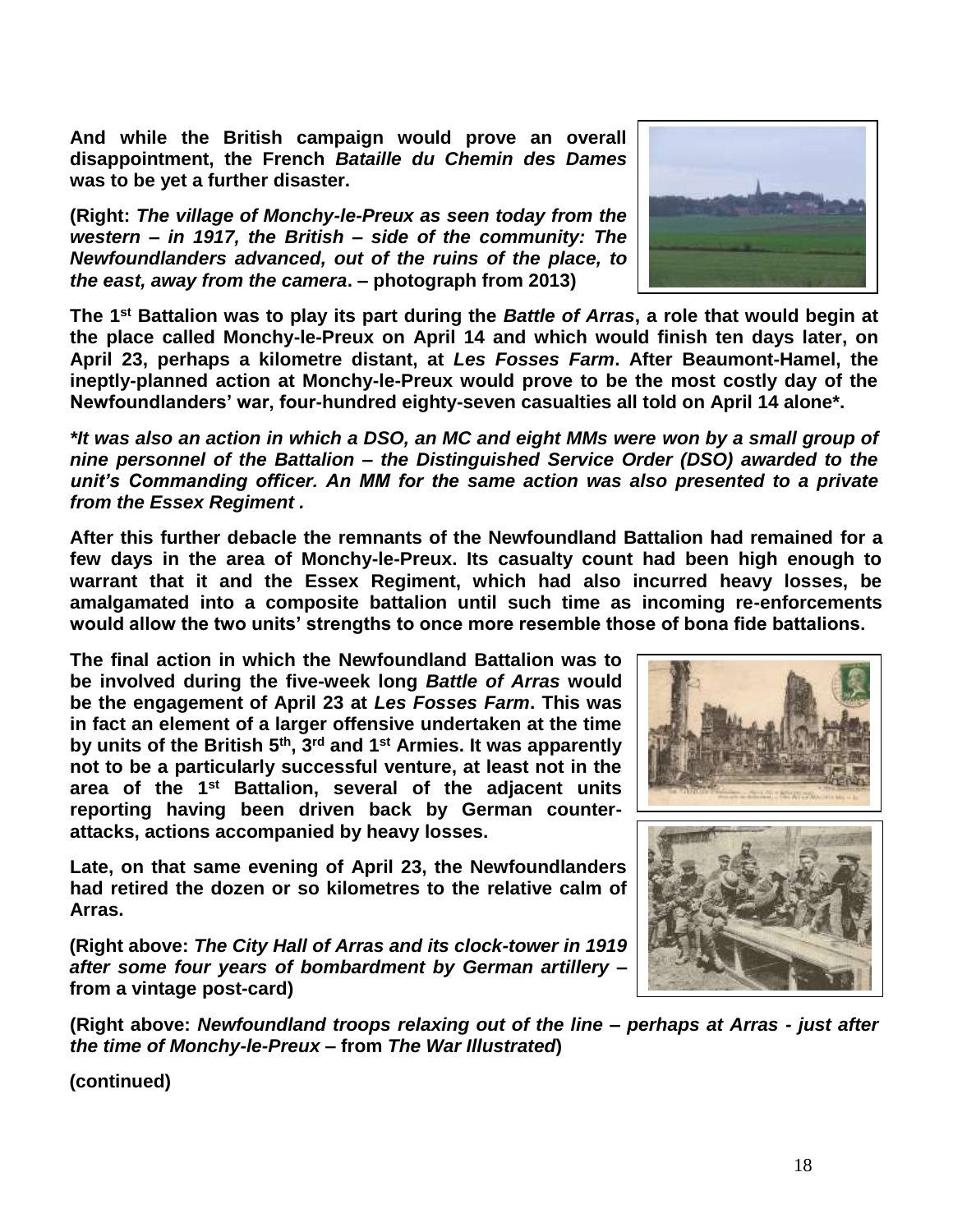**That month of May of 1917 was to be a period when the Newfoundland Battalion would move hither and thither on the**  *Arras Front***, marching into and out of – mostly away from - the trenches. While there was to be the ever-present artillery-fire, concerted infantry activity, particularly after May 15 –** *officially* **the last day of the** *Battle of Arras* **– had been limited, apart from the marching.** 



**At the outset of June, the 1st Battalion had retired from the line to Bonneville, there to spend its time again re-enforcing, re-organizing and in training for the upcoming British offensive of the summer – and as it transpired, the autumn as well.**

**(Right above:** *Newfoundland troops on the march in the community of Berneville – not Bonneville - in early May, perhaps the 7th , of 1917* **– from** *The War Illustrated***)**

**And, as related in a previous paragraph, it was during that month of June of 1917 that Private Stevenson had reported from Scotland - via Rouen - back to the 1st Battalion of the Newfoundland Regiment.**

**\* \* \* \* \***

**The Newfoundlanders had then soon once again been moving north into Belgium – at the end of June - and once again into the vicinity of Ypres and…***the Salient***, their first posting to be to the banks of the** *Yser Canal* **just to the north of the city\*.** 

**(Right:** *The Yser Canal at a point in the northern outskirts of Ypres almost a century after the 1st Battalion of the Newfoundland Regiment manned its eastern bank: East is to the right* **– photograph from 2014)**

**(Right:** *Troops arriving from the railway station in single file, march past the vestiges of the historic Cloth Hall and through the rubble of the medieval city centre of Ypres on their way to the front in the late summer or early autumn of 1917***. – from**  *Illustration***)**

*\*The upcoming British offensive in which the Newfoundland Battalion was to serve would be officially known as the…Third Battle of Ypres. To most people today it is simply called 'Passchendaele', named after a small, innocuous village atop a rise which Douglas Haig was able for a while to persuade posterity had been the major objective of his disastrous campaign which saw over three-hundred thousand Allied dead and two-hundred sixty thousand German.*

**(Right:** *The once-village of Passchendaele as seen from the air in 1917, after the battle of that name* **– from** *Illustration***)**